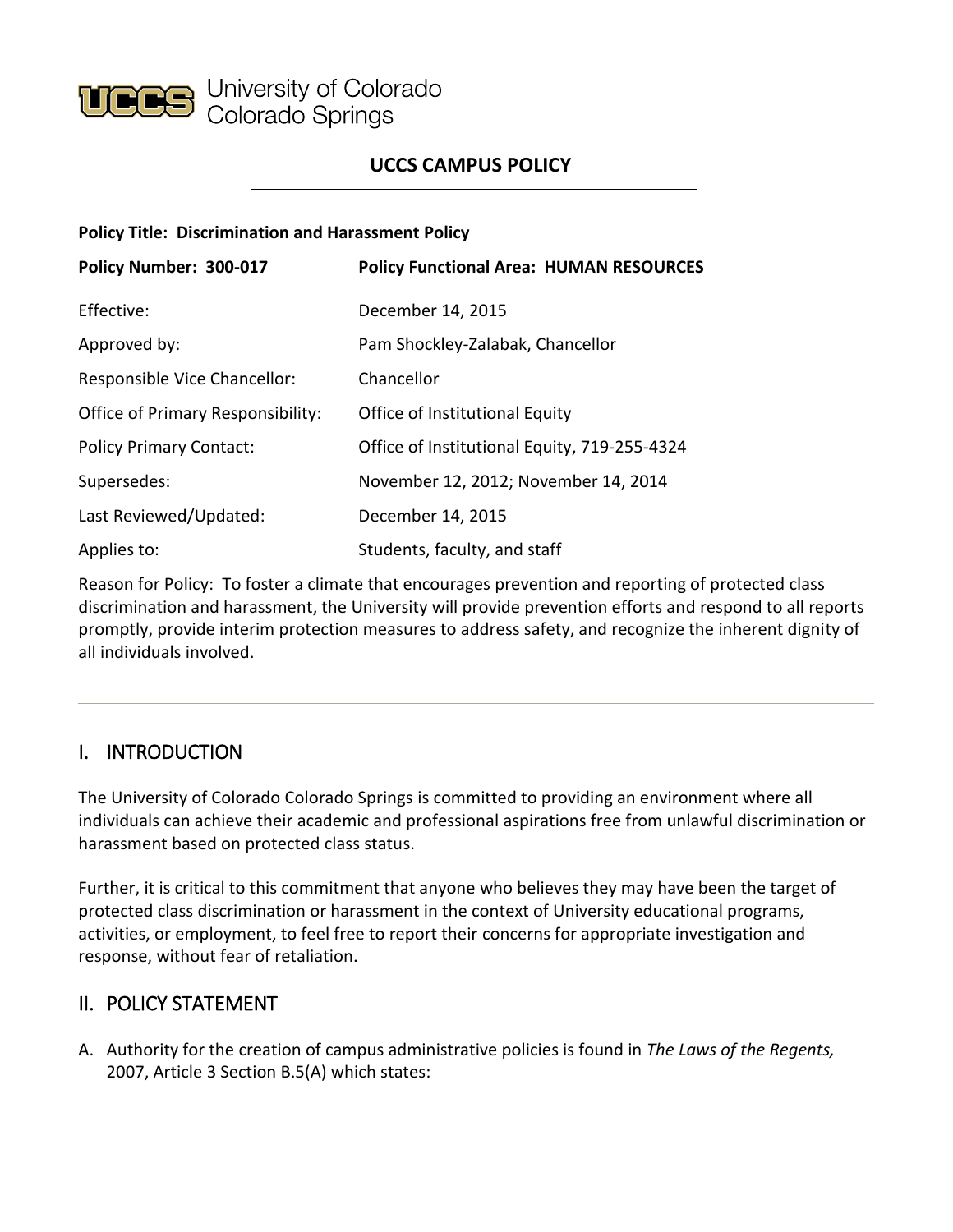The chancellor of each campus shall be the chief academic and administrative officer responsible to the president for the conduct of affairs of their respective campus in accordance with the policies of the Board of Regents. The chancellor shall have such other responsibilities as may be required by these *Laws,* or regent policy, or as may be delegated by the president.

### B. Procedures:

1. Protected Class Discrimination and Harassment Prohibited

The University prohibits unlawful discrimination and harassment based on protected class and related retaliation. The University defines "protected classes" to include the following: race, color, national origin, sex, pregnancy, age, disability, creed, religion, sexual orientation, gender identity, gender expression, veteran status, political affiliation or political philosophy.

This prohibition applies to all students, faculty, staff, contractors, patients, volunteers, affiliated entities, and other third parties. Any violations may be subject to disciplinary action, up to and including, expulsion or termination of employment, as applicable. The University will consider what appropriate potential actions should be taken, including contract termination and/or property exclusion, regarding third party conduct that is alleged to have violated this policy; however those options may be limited depending on the circumstances of the arrangement.

This prohibition applies to conduct that occurs in the context of University educational programs, activities, or employment.

The University takes prompt and effective steps reasonably calculated to stop protected class discrimination and harassment and/or hostile environment, prevent its recurrence, and as appropriate, remedy its effects.

2. Reporting a Complaint of Protected Class Discrimination or Harassment

An individual may make a complaint of or report alleged protected class discrimination or harassment to the Office of Institutional Equity ("OIE"), including the Title IX Coordinator or designee. More information can be found at http://www.uccs.edu/~equity/.

- 3. Responsible Employees Must Report Protected Class Discrimination and Harassment
	- Any faculty or staff member who is considered a responsible employee, as defined in Section III, who witnesses or receives information regarding possible prohibited protected class discrimination or harassment is required to promptly report the information to the OIE, including the Title IX Coordinator or designee. Such information about the alleged conduct, includes:
		- name of the alleged complainant(s);
		- name of alleged respondent(s);
		- name of any alleged witnesses; and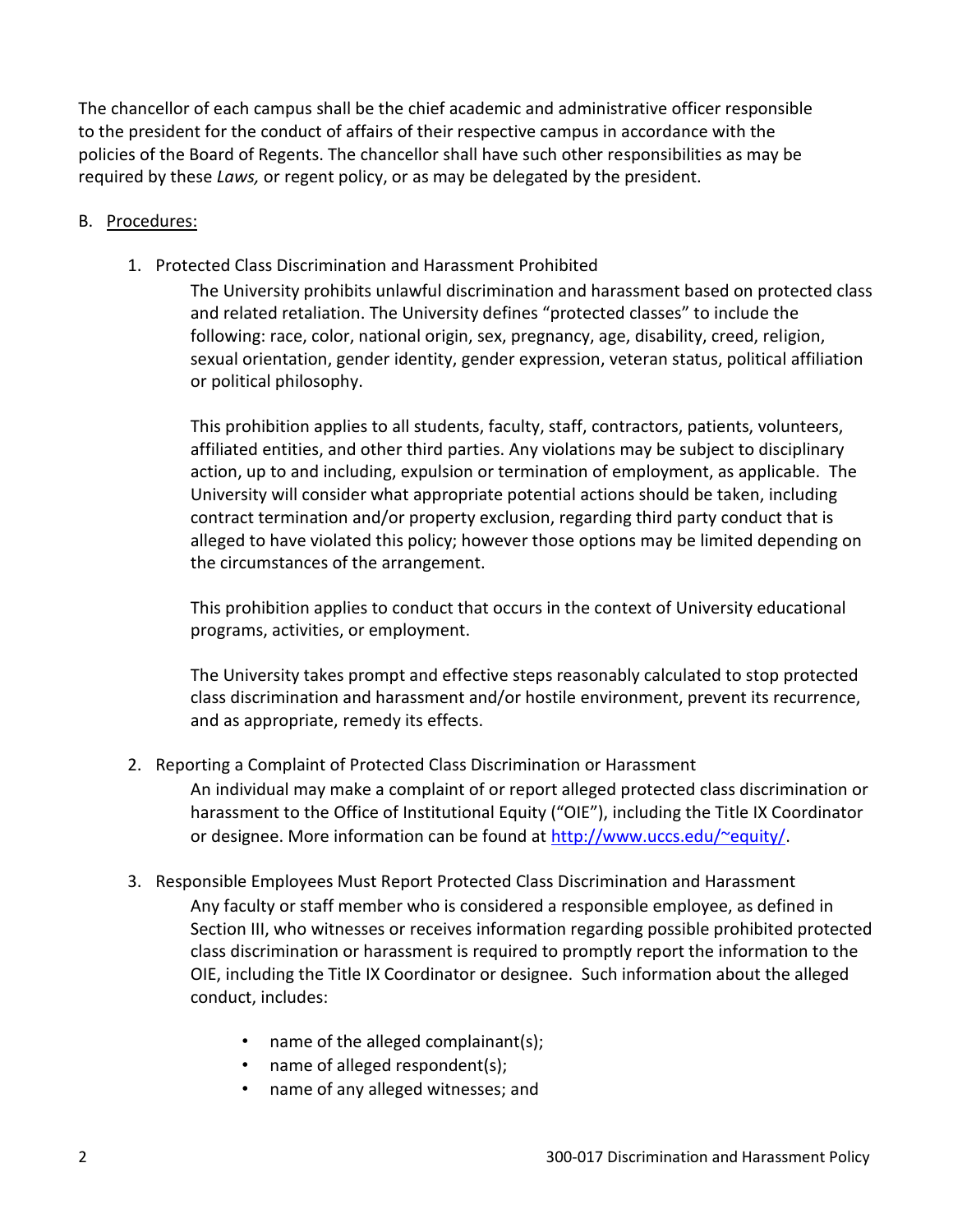• any other relevant facts, including the date, time and specific location of the alleged incident.

All individuals, even if not considered a responsible employee, are highly encouraged to promptly report such information to a responsible employee or directly to the OIE, including the Title IX Coordinator or designee.

**Good Faith Reports**: Reports, complaints and other information must be provided in good faith. It is a violation of this policy when a person knowingly or recklessly alleges a false complaint of protected class discrimination or harassment or provides false information during the course of an investigation, and violations may be subject to disciplinary action, up to and including, expulsion or termination of employment, as applicable. This provision does not apply to reports made or information provided in good faith, even if the facts alleged are not later substantiated.

4. Confidential Resources and Privacy

The University supports the use of confidential resources so that individuals who feel that they may have experienced protected class discrimination or harassment can report such misconduct confidentially and receive support and accommodations as necessary through the OIE, including the Title IX Coordinator or designee. Communications with these confidential resources are confidential to the extent permitted by statutory law and not considered "responsible employees" pursuant to Section III.

#### **Confidential Resources**:

UCCS Counseling Center

719-255-3265

<http://www.uccs.edu/~counsel/>

UCCS Student Health Center

719-255-4444

#### <http://www.uccs.edu/~shc/>

If an individual discloses information to a responsible employee but wishes to maintain privacy or requests that no investigation be conducted or disciplinary action taken, the responsible employee remains required to report all relevant information to the OIE. The Title IX Coordinator will explain that the University prohibits retaliation and that the University will not only take steps to prevent retaliation but also to take strong responsive action if it occurs. If the individual would still like to maintain privacy, the Title IX Coordinator will weigh and determine that request against the University's obligation to provide a safe, nondiscriminatory environment for all students, faculty, and staff. In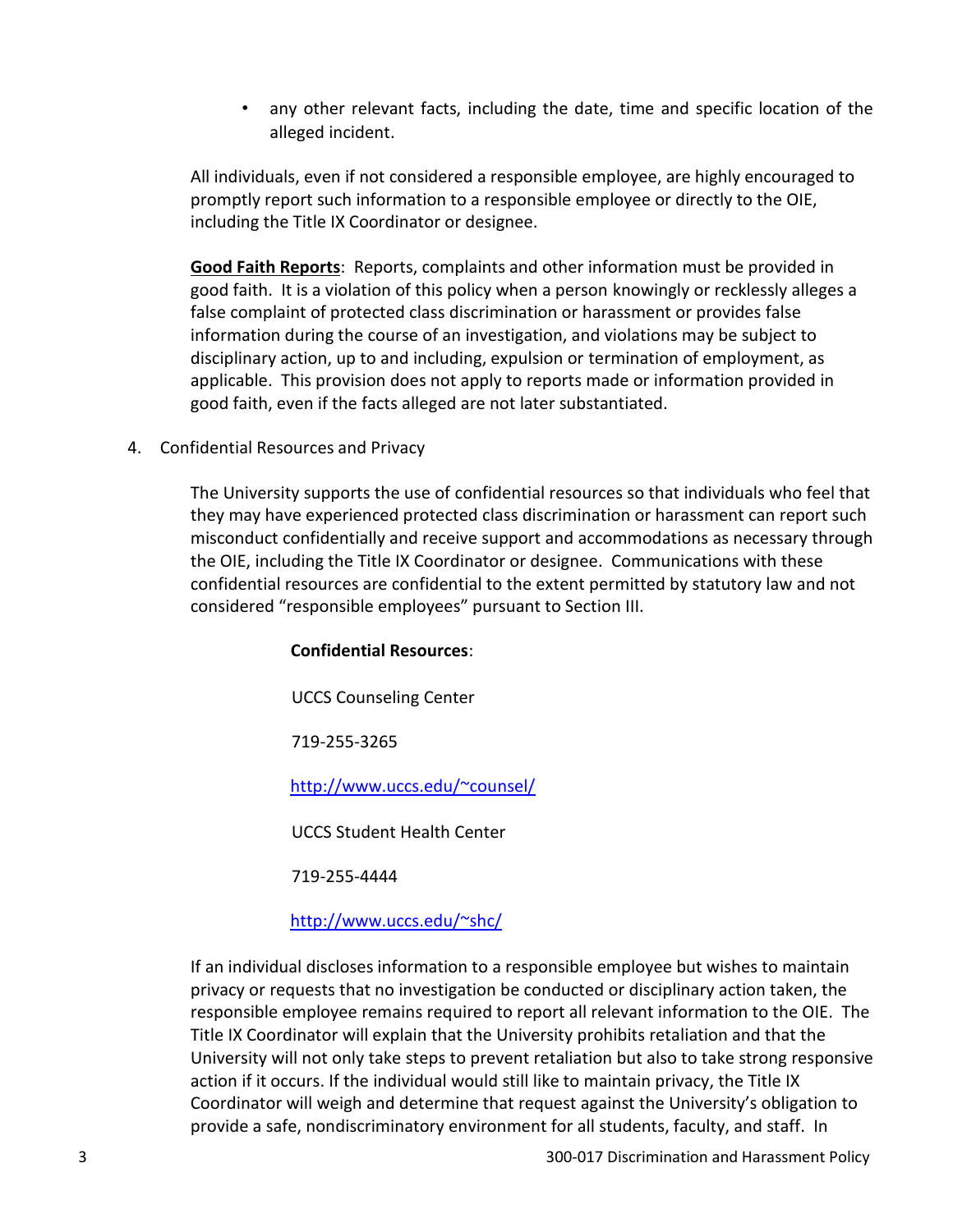making that determination, the Title IX Coordinator will consider a range of factors, including the following:

- The increased risk that the alleged respondent will commit additional acts of protected class discrimination or harassment;
- The seriousness of the alleged conduct;
- Whether the alleged conduct was perpetrated with a weapon;
- Whether the alleged complainant is a minor;
- Whether the University possesses other means to obtain relevant evidence of the alleged conduct (e.g., security cameras or personnel, physical evidence);
- Whether the alleged conduct reveals a pattern of perpetration.

The Title IX Coordinator's decision will be conducted on a case by case basis after an individualized review. If the University honors the individual's request for privacy, the University's ability to meaningfully investigate the incident and pursue disciplinary action, if appropriate, may be limited, but nonetheless may proceed.

5. Investigation/Adjudication Process and Procedures

The University shall provide for the prompt, fair and equitable investigation and resolution within 90 days, to the extent feasible, of any protected class discrimination or harassment complaint that the campus knows of or, in the exercise of reasonable care, should have known about. All investigations shall be conducted by officials who are appropriately trained and shall afford the opportunity for both the complainant and the respondent to identify witnesses and submit evidence. All investigations shall use the preponderance of the evidence evidentiary standard (i.e., whether it is more likely than not that the conduct occurred) in findings regarding the complaint.

Detailed University process and procedures may be found at the link below.

### **Complaints Involving Two or More Campuses**

When an alleged violation of this policy involves more than one University campus, the campus with primary disciplinary authority over the respondent shall investigate the complaint pursuant to its applicable complaint process and procedure. The campus responsible for the investigation may request the involvement or cooperation of any other affected campus and should advise appropriate officials of the affected campus of the progress and results of the investigation.

# III. [KEY WORDS](http://www.uccs.edu/vcaf/policies/uccs/campus-policies-dictionary.html#I)

- A. Complainant
- B. Day
- C. Discrimination
- D. Employee
- E. Harassment